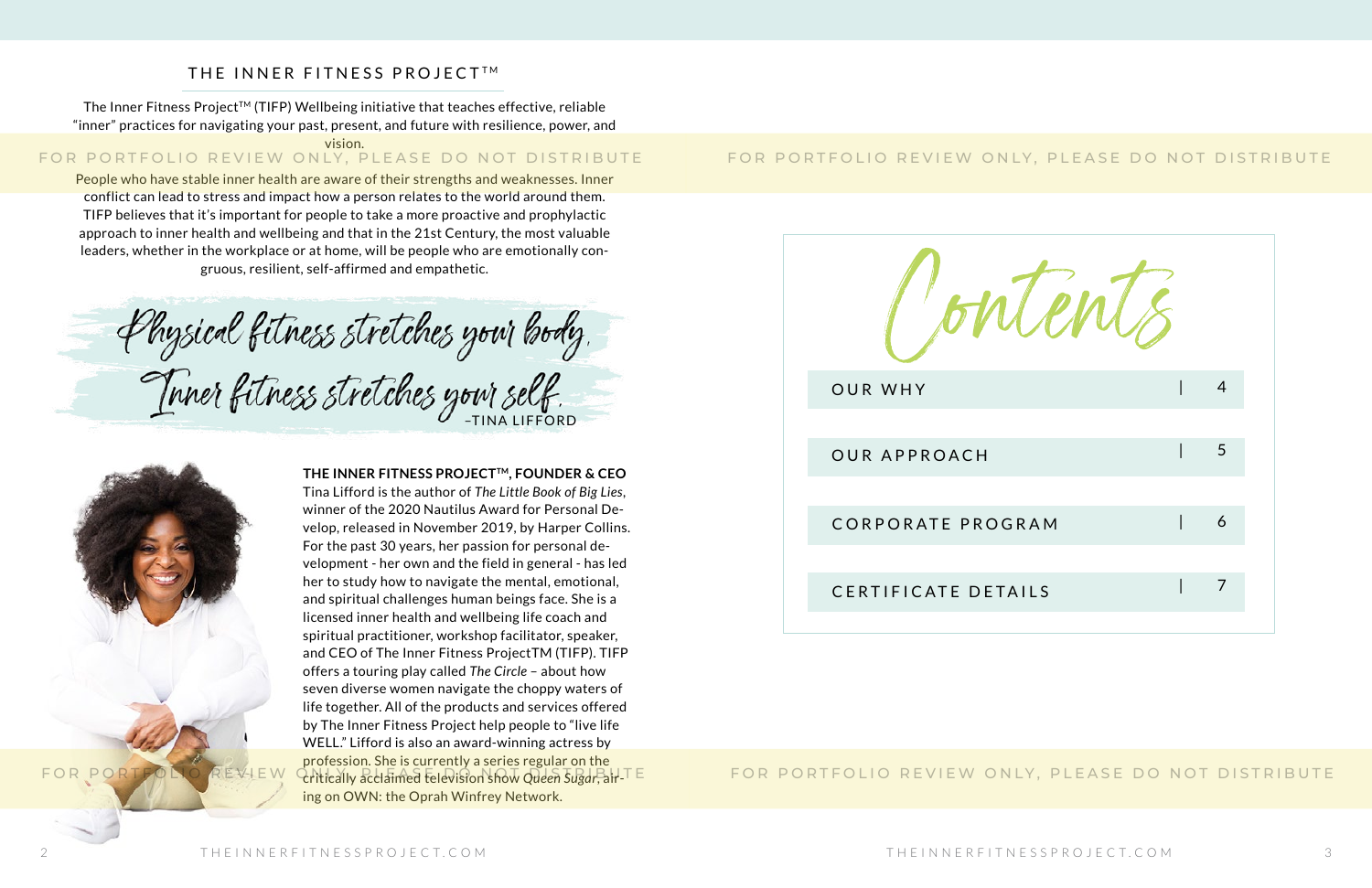The Inner Fitness Project teaches effective, reliable "inner" practices for navigating one's life with resilience, power, and vision - creating a more aware and intentional way of navigating life.

## CORE BENEFIT **OUR PREMISE**

### **What Is Inner Fitness?**

Inner fitness means developing mental, emotional and spiritual skills and practices that foster resilience, resolve inner issues, and relieve stress so you can live life WELL and thrive.

Building inner fitness creates the ability to navigate life challenges while maintaining a healthy sense of self and optimism and allows every life experience to be seen as an opportunity to grow. You will live a fulfilling life and THRIVE no matter your circumstance.

How one relates to him or herself, their environment, and circumstances dictates their ability to navigate life effectively. A sound measure of inner health is foundational to thriving in life. Developing the ability to manage one's thoughts and reactions is the inner fitness endeavor. Learning practices that forge this capacity is a proactive approach to inner health and wellbeing.



Our Why

## MODERN-DAY STRESS IS RELENTLESS

Emotional and mental congestion are crowding hearts and minds and there is an incredible need for a way to develop mental, emotional and spiritual skills and practices that foster resilience, resolve inner issues, and relieve stress so we can all thrive.



## THE INNER FITNESS PROJECTTM

In a report issued pre-COVID-19 and social unrest, the American Psychological Association states that 75% of adults had experienced at least one stress symptom in the month prior to the survey, and 35% of people report experiencing chronic work stress. FOR PORTFOLIO REVIEW ONLY, PLEASE DO NOT DISTRIBUTE

Learning to mitigate stress is fast becoming a crucial life management skill.





FOR PORTFOLIO REVIEW ONLY, PLEASE DO NOT DISTRIBUTE